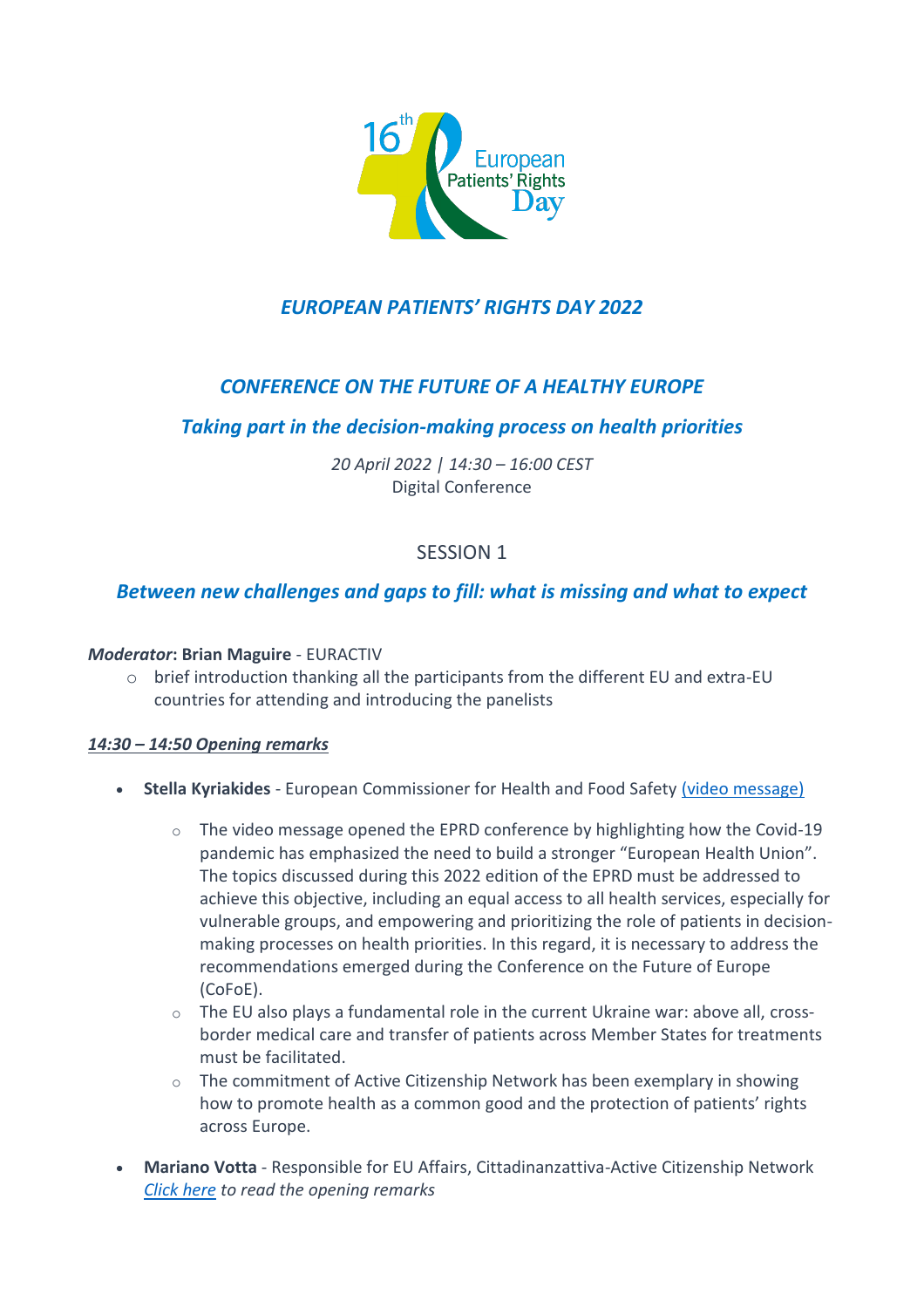#### *14:50 – 15:00 How to build more accessible healthcare systems?*

- **Christiaan Keijzer**  President, Standing Committee of European Doctors (CPME)
	- o Three topics must be addressed:
		- Free movement of patients in Europe and **cross-border healthcare**: patients must be able to easily access care in other EU countries. In this context, a EU directive on cross-border healthcare is being evaluated. Public consultation outcomes have show that there are various issues in cross border healthcare that must be addressed, including language barriers, lack of information and poor dissemination, long waiting times.
		- **Proper reimbursement of care** for patients in all EU coutries: recent consultations have shown that the majority of citizens are aware of their right to proper reimbursement of care, but a main issue arises: EU schemes for reimbursement do not fully meet patients' needs since authorization procedures differ greatly across EU Member States and thus patients often fear they will not receive a complete reimbursement.
		- **The need of accessible and compatible healthcare systems in EU: access is** key for social protection policies, but many gaps are still present in terms of accessibility: high costs, long waiting times, long travel distances. These are especially suffered by vulnerable groups of people including rural populations, elderly, immigrants. We need to increase awareness of these barriers in order to remove them and ensure an equal treatment with equal costs to all. Much work is still necessary to equal access to all across EU Member States and to become closer to becoming a "European Health Union".
- **Mauro Marè**  Director, Welfare Observatory, Luiss Business School; President, Commission for Fiscal Expenses, Italian Ministry of Economy and Finance
	- $\circ$  The main issue is that health expenditure is most of the times not considered as an investment. Rather, it is considered as a current expenditure and this represents a great challenge. In simple terms, the difference is that while current expenditure means that the benefits which arise are exploited within one year, with an investment the benefits produced last for multiple years.
	- o There is an **obvious investment component in health expenditure** as it produces numerous long-term benefits. Covid-19, for example, has demonstrated how much health expenditure and a good quality of life for all can maximize a country's technological, physical, and human capital stock.
	- $\circ$  ATMPs are an example of investiment: despite the high temporary asymmetry between upfront costs and long term benefits, they produce several direct benefits including a reduction in healthcare costs, an increase in life expectancy, and an improvement in the quality of human life.
	- o Taking all this into account, it is **necessary to increase health expenditure and consider it as an investment by recognizing its long-term benefits.**

*15:00 – 15:45 Roundtable discussion: A debate with the EU institutions on the main issues that emerged from the recommendations of the citizens' panels and from the health initiatives organized as part of the Conference on the Future of Europe*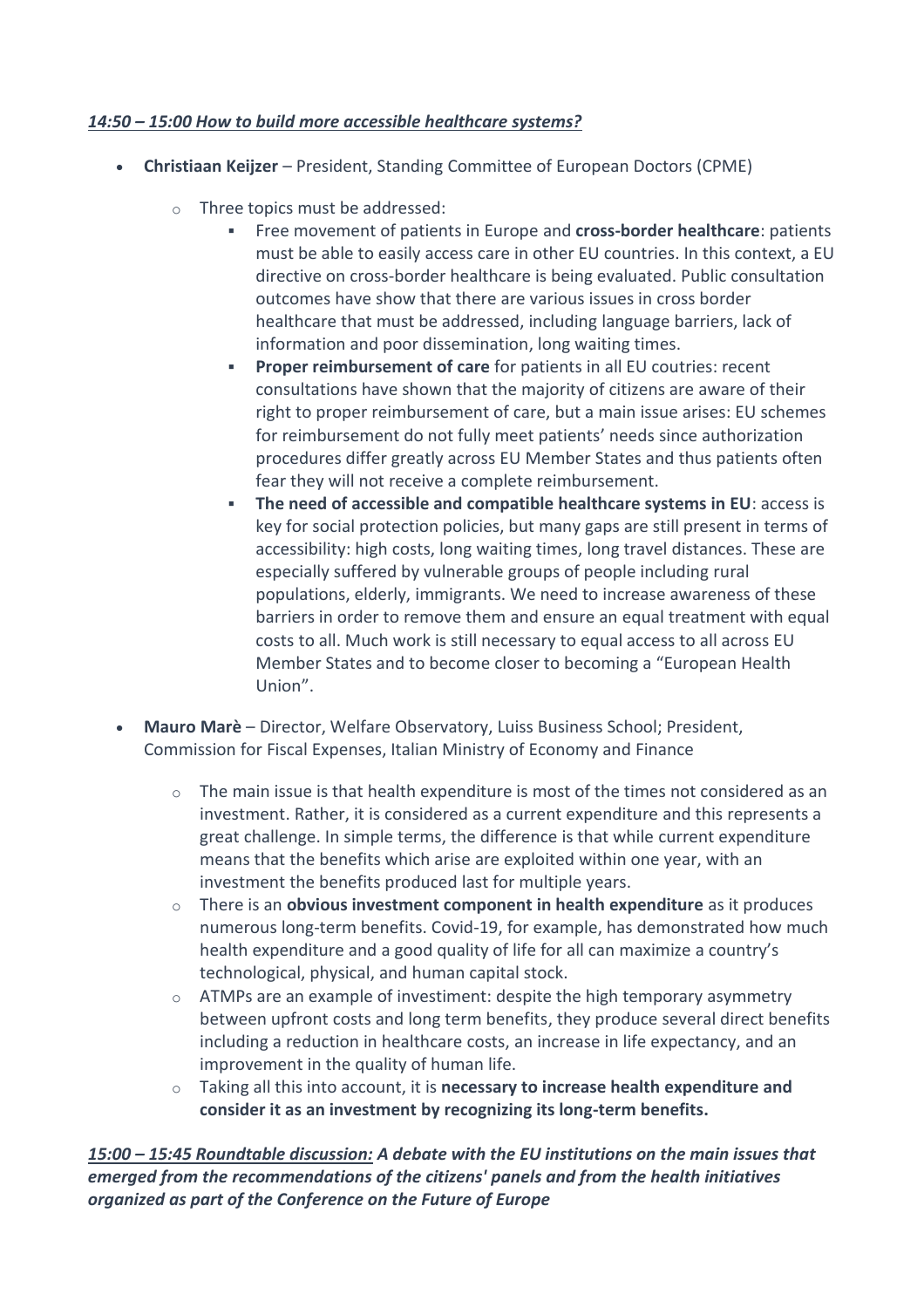- **John F. Ryan**  Deputy Director-General for Health Directorate-General for Health and Food Safety (SANTE) - European Commission
	- o Quick opening remark for the debate: the EU has been showing its degree of preparedness and its initiatives especially during the current Covid-19 pandemic and the war situations. **Today financial instruments are much stronger** compared to the past, as shown also by the EU [Beating Cancer Plan,](https://ec.europa.eu/info/strategy/priorities-2019-2024/promoting-our-european-way-life/european-health-union/cancer-plan-europe_en) the National Recovery and Resilience Plans (NRRPs) being realized, and so on.
	- $\circ$  Covid-19 has helped us recognized the many issues present in healthcare. However, the danger is that, as soon as the pandemic is over and another tension arrives, as it has been happening with the war in Ukraine, the focus is taken off the health crisis and attention moves to something else, which is more urgent in that moment.
	- $\circ$  Lot of pressures on national budgets will be present following both Covid-19 and the war: many investments are being made to address the refugee situation and this must be balanced with a necessary increase also in health budgets.
	- o Today more than ever, **funds on health projects have been significant**, especially with the NRRPs: 8% of the budget has been given to health projects, which is a very significant amount. This increase is a clear signal of a widespread recognition of a need for investment in the healthcare sector.
	- $\circ$  Final positive sides: many improvements in legislation are being done to deliver real change and face the tightening budgets, the shortage of workforce, and the aging of the population.
- **Tomislav Sokol**  Member of the European Parliament, Group of the European People's Party (EPP), Croatia
	- $\circ$  Quick opening remark for the debate: it is necessary to give more power on healthcare to the EU and improve national policies. To do this, we must use already existing powers to have more concrete actions at the EU level and better prepare for future crises, improving cross-border healthcare and increasing funding to reduce health inequalities among Member States. **We can do much with the instruments and tools we already have**, rather than wasting time with the amendment of treaties.
	- $\circ$  Must use the [EU Cohesion Policy](https://ec.europa.eu/regional_policy/en/2021_2027/) funding to reduce health inequalities: this is the biggest source of funding for healthcare coming from the EU budget. Besides advocating for a stronger financing for the Cohesion Policy for healthcare to achieve concrete objectives, it is also necessary to measure better the outcomes to understand how this money is spent.
	- o A *Joint procurement on expensive medicines* is also another initiative which is being developed to reduce the pricings of new and expensive medicines and create a higher, more equal, and better access to these innovative medicines for all patients across Europe.
	- $\circ$  Prevention is the area with the strongest competence in legislation: big changes are foreseen in this area in the coming period, especially in terms of advertising of tobacco, alcohol, etc.
	- o **An appropriate recognition of the healthcare workforce is necessary**. The migration of healthcare workers from certain countries (such as Croatia, but also others) represent a challenge as they undermine their health systems' resilience. There is a need for better retention efforts: we cannot force Member States from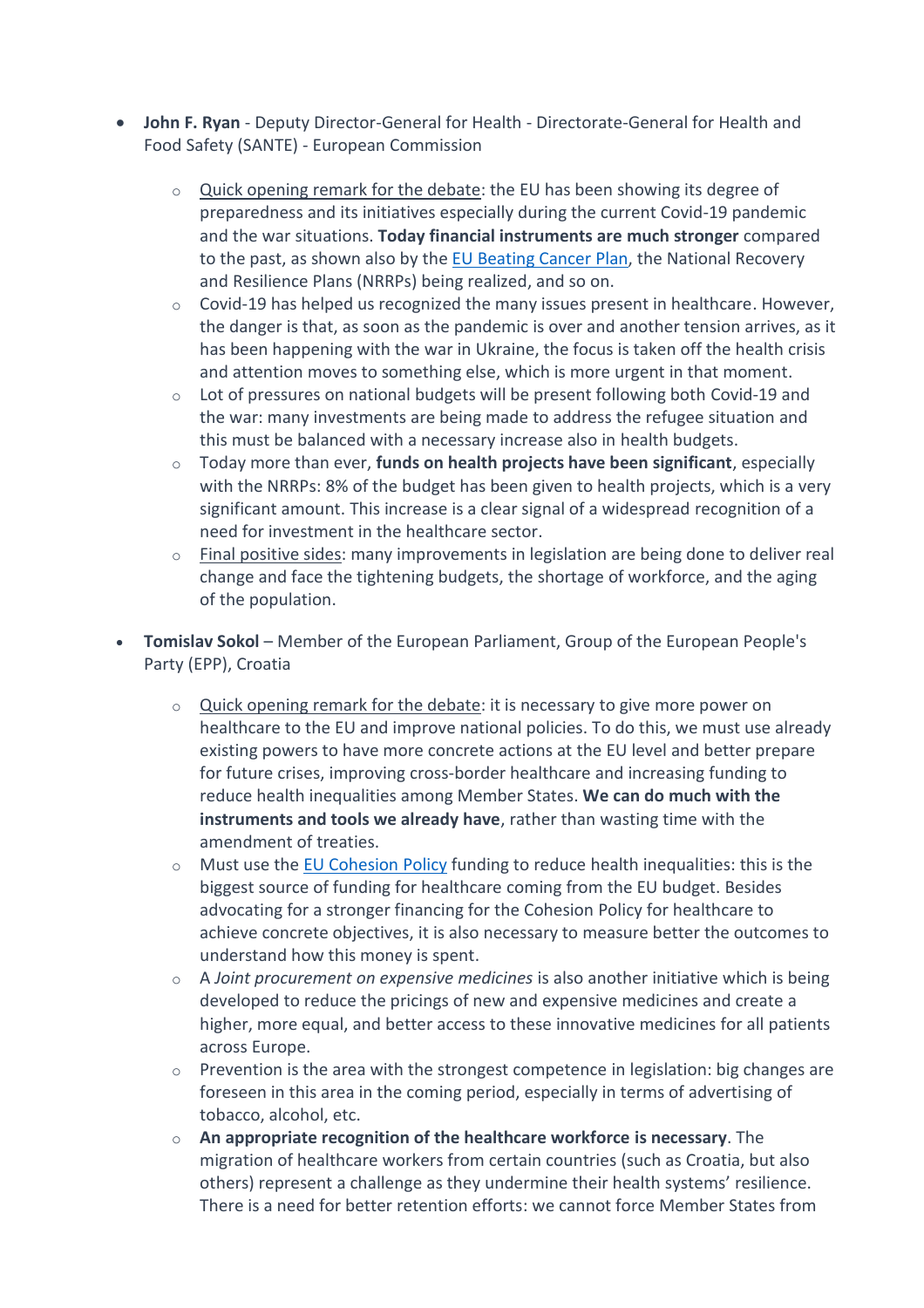not recruiting workforce and to have more doctors in schools because they decide which programs to finance. Still, we can provide financial incentives for the Member States facing this out-migration to create a better working environment and enable them to create more workforce on their own.

- $\circ$  Final positive sides: we already have many instruments we can employ to reduce health inequalities, control budgets, improve cross-border healthcare, and improve the overall healthcare system.
- **David Somekh**  Network Director, European Health Futures Forum (EHFF); Former chair of the Wellbeing Economy Working Group and knowledge partner of the All Policies for the Healthy Europe (AP4HE) initiative
	- $\circ$  Quick opening remark for the debate: the responses we get from citizens on health issues represent a real concern that Covid-19 also managed to highlight.
	- o There are many things in health policy that we are aware of but still fail to address, such as **health equity**: things are getting worse and not better; **it is seen as a priority and yet inequality is widening**. Another example is also **health literacy**: **a better education** on the topic of health **is** known to be a **crucial** aspect to address **and yet**, at the national levels, the **actions** being taken **are still scarce**. However, it is still reassuring in a way that citizens and the EU Commission are aware of this.
	- $\circ$  Of course equal treatment and access to health are important but we do not need to forget that **also prevention is crucial**. There has been much digital progress in informing and educating citizens about healthcare and this is a good thing.
	- $\circ$  Final positive sides: there is definitely more investment than before, even though there has been a global health crisis. At the moment, we seem to be on the right path, so let's see what happens!
- **Erick Tyssier**  Head of Government Affairs Europe, Teva Europe
	- o Quick opening remark for the debate: we must focus on a **manufacturing resilience of essential medicines**: 73% of patients often face many challenges in the healthcare system, such as doctor appointments being cancelled or surgeries being postponed; 70% of patients want to know more about where medicines are being made; 84% want their government to support the manufacturing and investment of medicines.
	- o Up to where we can afford for Europe and how much do we want to invest in our medicine supply chains depends on the single countries: Essential medicines do not cost much most times and manufacturing is possible.
	- o The imbalance between the different investment dimensions (technological, healthcare, etc.) needs to be addressed. We must also solve the dilemma between our own economic sustainability and the political calls to invest in Europe.
	- o Some aspects we need to look at also include: **the need of a regulatory regime that is optimized and modernized** (digital as a key priority), facilitating access to EU funds in technology, **improving manufacturing capabilities** to make sure we get medicines when we need them.
	- o Final positive sides: there is high hope that Europe will adjust its policies to increase investment and remain competitive, especially in pharmaceutical strategies. Let's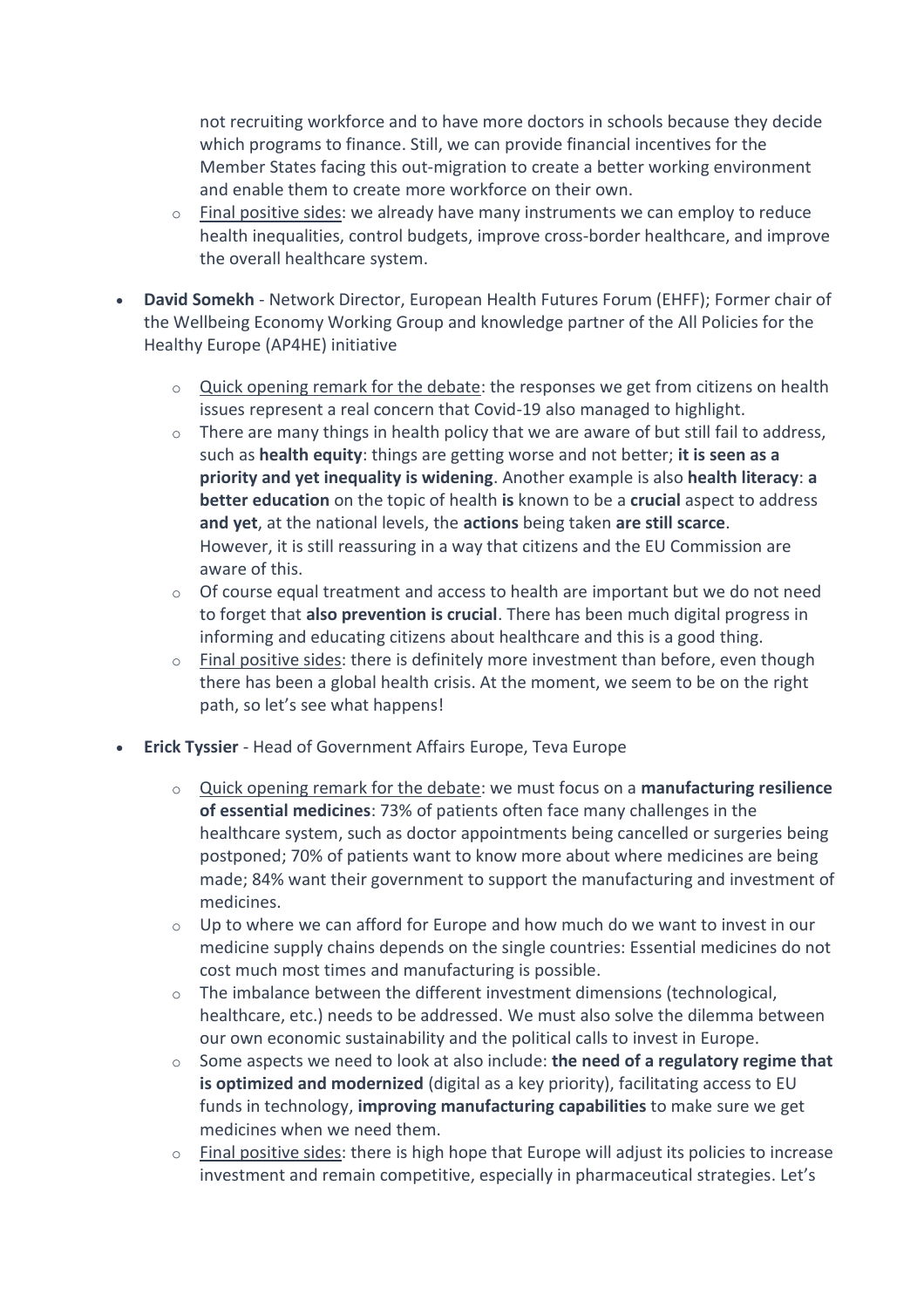make sure that we will not be waking up at the next crisis with crucial health components, such as essential medicines, missing.

- **Boris Azaïs** Director Public Policy Europe Canada, MSD
	- $\circ$  Quick opening remark for the debate: there has been a lot of progress in the last years and we should continue in making patients more involved in the health system cycle. The CoFoE is an excellent step forward. MSD has been involved in the field of health for more than 10 years, putting it on its policy agenda.
	- o Besides health literacy, also **health system literacy**, which is often missing, **is important** because it is necessary to improve the democratic process of the health policy design. One of the major challenges is the difference in wealth, GDP per capita, and relative house spending across the EU: as mentioned previously, **the recognition of health as an investment is essential**, together with an equal access to health. On this last point, we need to focus also on **equal access for the vulnerable and stigmatized population**, including migrants, sex workers, elderly, etc.
	- $\circ$  We know how to spend money but not how to cut spending: medicines are the only input into the health system that gets evaluated in terms of cost effectiveness, value, and data to provide for price reimbursement and regulatory purposes.
	- o We need to improve measurements of what works and what does not. Very problematic is also the evaluation of silo budgeting: health systems tend to spend money on pharmaceuticals without looking at their benefit. There is a 15% average spending on pharmaceuticals across EU countries, reaching also 30% in central European countries. Still, the trend is flat with regards to medicine spending: it is striking that there is a lot of attention on pharmaceuticals, but this is not driving healthcare expenditure.
	- o **We must also look into the healthcare workforce** and in how they move across countries, evaluating patterns and trends and their working conditions.
	- $\circ$  Final positive sides: much excitement surrounds the NRRPs because with these plans there is an unprecedented amount of money invested in healthcare systems. They are a real a game changer. Until this measure we were mostly talking, but now we can act!

#### *15:45 – 15:55 Testimonies: The Ukrainian crisis and the priorities of the EU*

- **Igor Grzesiak Członek Zarządu**  Polish Institute for Patients' Rights & Health Education (Instytut Praw Pacjenta i Edukacji Zdrowotnej)
	- $\circ$  Insight on the Ukrainian war happening a few kilometers from the Polish border and expressing a call for solidarity with the Ukrainian population and a call for freedom.
	- $\circ$  Over 2 million refugees have come to Poland and no country could be prepared for such a humanitarian tragedy. If it were not for citizens, patients' and citizens' organizations, which have engaged in volunteering, social assistance, and financial support, the situation would have been much more disastrous.
	- $\circ$  The health systems were much inefficient prior to Covid-19, which has managed to expose its shortcomings. Now we need to meet the challenge of **providing additional care to al those crossing the border**. These challenges do not only